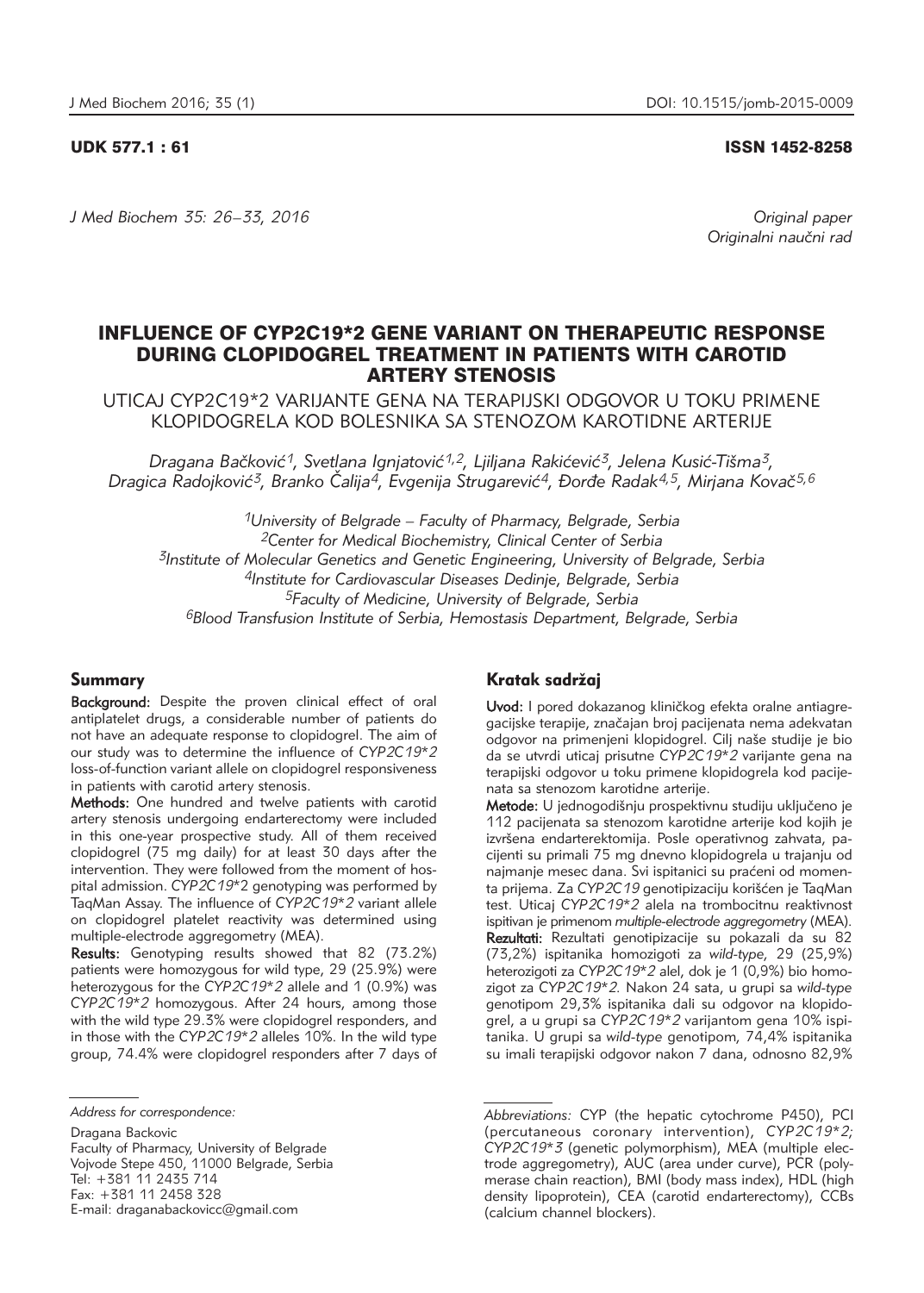taking the drug; 82.9% after 30 days of clopidogrel introduction, respectively. In patients with the *CYP2C19\*2* alleles the number of responders increased up to 46.7% after 7 days; 53.3% after 30 days of taking the drug, respectively. The risk for being a low-responder is higher for the patients heterozygous for the *CYP2C19\*2* allele *vs*. wildtype (OR 4.250, 95% CI 1.695–10.658, P<0.01).

Conclusions: The *CYP2C19\*2* loss-of-function variant allele has significant influence on clopidogrel response in patients with carotid artery stenosis undergoing endarterectomy.

Keywords: clopidogrel, *CYP2C19\*2*, platelet reactivity

nakon 30 dana od primene klopidogrela. U grupi sa CYP2C19\*2 alelom broj ispitanika sa terapijskim odgovorom raste do 46,7% nakon 7 dana, odnosno do 53,3% nakon 30 dana od primene klopidogrela. Rizik za slab odgovor je ve}i kod nosilaca *CYP2C19\*2* alela u odnosu na nenosioce (*wild-type)* (OR 4,250, 95% CI 1.695 –10.658,  $P < 0.01$ ).

Zaključak: CYP2C19\*2 varijanta gena značajno utiče na terapijski odgovor u toku primene klopidogrela kod bolesnika sa stenozom karotidne arterije kod kojih je izvršena endarterektomija.

Ključne reči: klopidogrel, *CYP2C19\*2* varijanta gena, reaktivnost trombocita

## Introduction

Platelets play a key role in the development of thrombotic complications in patients with atherosclerotic vascular disease (1). Oral antiplatelet drugs, aspirin and clopidogrel are the cornerstone therapy in conditions characterized by risk for arterial thrombosis (1). They are widely used as treatment for patients with acute coronary syndrome and for stent thrombosis prevention in patients undergoing percutaneous coronary intervention (2). Regarding patients undergoing carotid endarterectomy, perioperative antithrombotic therapy should consist of aspirin alone, while the addition of clopidogrel should be considered for high risk patients (3).

Despite their proven clinical effect, a considerable number of patients do not have an adequate response to aspirin, clopidogrel or both (4). Ten to fifteen percent of patients receiving these medications have recurrent atherothrombotic events while receiving treatment (2, 5).

Clopidogrel is a second-generation oral thienopyridine. It is a prodrug which is converted into its active metabolite by the isoforms of hepatic cytohrome P450 (CYP) in a two-step process. The active metabolite irreversibly inhibits ADP-stimulated platelet aggregation covalently binding to the purinergic P2Y12 receptor on the platelet surface (2). Approximately 85% is hydrolized into an inactive carboxylic acid derivative compound by esterase and 15% of the administered clopidogrel form the active clopidogrel thiol metabolite. The CYP2C19 enzyme is involved in both oxidative steps of clopidogrel metabolism (2, 4). Several pharmacogenomic studies demonstrated that *CYP2C19* variant alleles affect the pharmacokinetics and pharmacodynamics of clopidogrel and influence the interindividual heterogenity of the clopidogrel response (2). Variant alleles for which reduced or loss of function have been shown comprise *CYP2C19\*2* to *CYP2C19\*8*. The *CYP2C19\*2* gene variant is a G681A mutation in exon 5 which encodes for a cryptic splice variant, while a G636A mutation in exon 4 results in a premature stop codon in *CYP2C19\*3* (6). The *CYP2C19\*2* is the most

frequent variant allele in the Caucasian and the African population while *CYP2C19\*3* to *CYP2C19\*8* alleles have minor clinical impact due to their low frequency (<1%) (6). Individuals who are carriers of *CYP2C19\*2* and *CYP2C19\*3* alleles have a reduced metabolism of clopidogrel into its active metabolite and reduced *ex vivo* platelet reactivity, which leads to an increased risk of adverse cardiovascular events (5). The *CYP2C19\*17* allelic variant, a C806T mutation in exon 5, is responsible for an increased catalytic activity. Carriage of *CYP2C19\*17* allele(s) results in an increased platelet inhibition by clopidogrel due to an enhanced formation of the active metabolite which could lead to an increased risk of bleeding (6). So far, studies have examined whether clopidogrel treatment is affected by *CYP2C19* variant alleles in patients with acute coronary syndrome  $(7, 8)$ , myocardial infarction (9), coronary artery disease (10, 11) and in patients undergoing percutaneous coronary intervention (PCI) (12–16).

According to the published data, the presence of *CYP2C19\*2* variant allele(s) leads to a reduction in clopidogrel-induced platelet inhibition. The aim of our study was to determine the influence of *CYP2C19\*2* loss-of-function variant allele on clopidogrel responsiveness in patients with carotid artery stenosis undergoing endarterectomy.

#### Materials and Methods

#### *Patients*

From June 2012 to October 2013, 112 consecutive patients with carotid artery stenosis undergoing elective endarterectomy (CEA) at Institute for Cardiovascular Diseases »Dedinje«, Belgrade, were enrolled in the prospective study. The patients' characteristics are show in *Table I.*

Related to the study criteria, all participants who received clopidogrel (75 mg daily) for at least 30 days from intervention were eligible for the study. Exclusion criteria were renal and/or liver dysfunction, diabetes mellitus, preoperative platelet count below 150x109/L, intake of antiplatelet drugs other than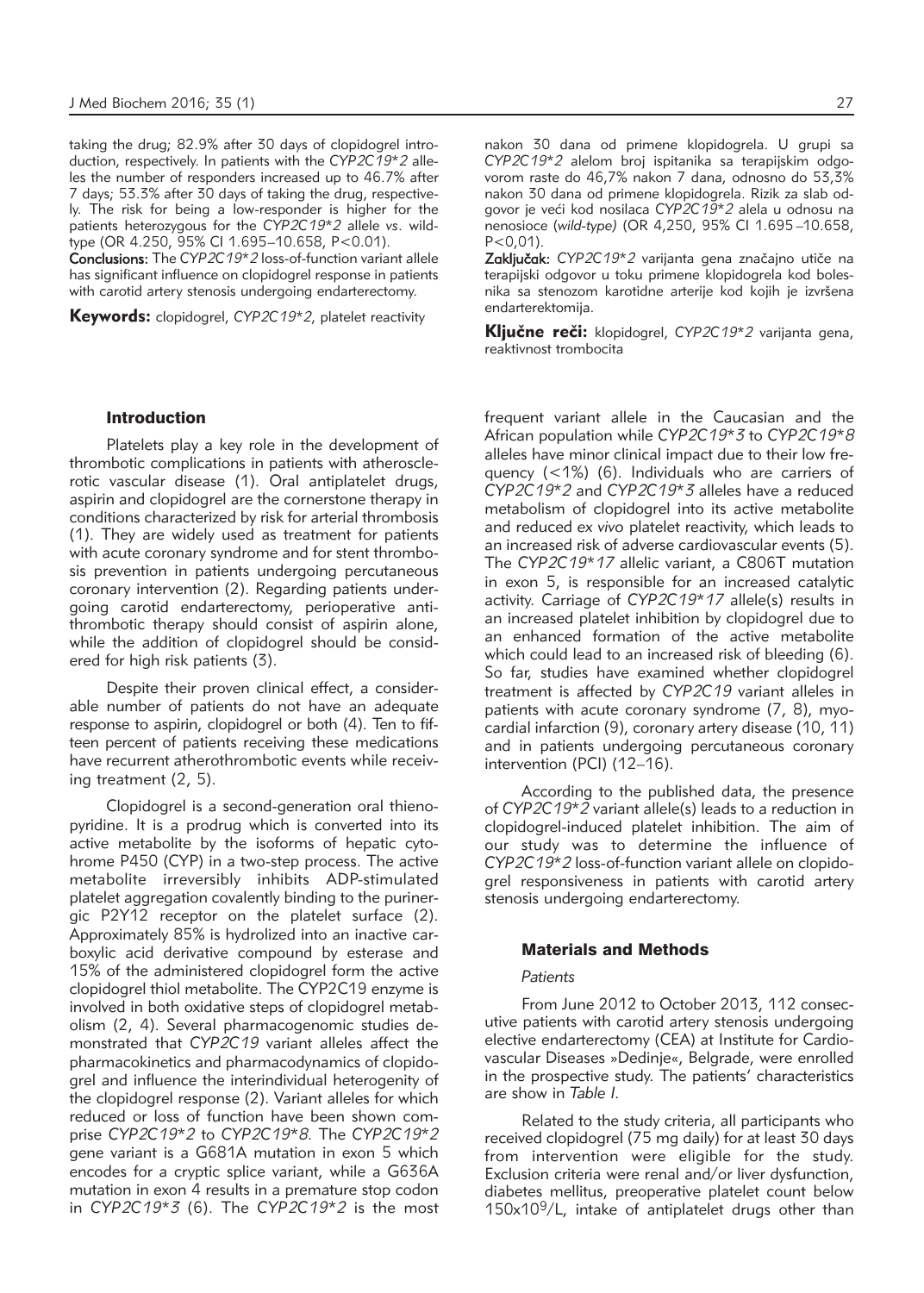| Age, years (mean $\pm$ SD)                                      | $66.2 \pm 8.13$  |  |  |  |
|-----------------------------------------------------------------|------------------|--|--|--|
| Gender, n (%)                                                   |                  |  |  |  |
| Male                                                            | 66 (58.9)        |  |  |  |
| Female                                                          | 46 (41.1)        |  |  |  |
| BMI, n (%)                                                      |                  |  |  |  |
| < 30                                                            | 91 (81.3)        |  |  |  |
| > 30                                                            | 21 (18.8)        |  |  |  |
| Risk factors, n (%)                                             |                  |  |  |  |
| Smoking status/yes                                              | 84 (75.0)        |  |  |  |
| Hypercholesterolemia/yes                                        | 40 (35.7)        |  |  |  |
| Hypertriglyceridemia/yes                                        | 26 (23.2)        |  |  |  |
| Positive family history of<br>cardiovascular disease/yes, n (%) | 41 (36.6)        |  |  |  |
| Presence of stenosis of both ACI, n (%)                         | 71 (63.4)        |  |  |  |
| Previous stroke or TIA, n (%)                                   | 40 (35.7)        |  |  |  |
| Stroke/yes                                                      | 33 (82.5)        |  |  |  |
| TIA/yes                                                         | 7(17.5)          |  |  |  |
| Laboratory data (mean $\pm$ SD)                                 |                  |  |  |  |
| Fibrinogen, g/L                                                 | $4.6 \pm 1.1$    |  |  |  |
| Leukocytes, 10-9/L                                              | $7.0 + 1.9$      |  |  |  |
| Hemoglobin, g/L                                                 | $136.5 \pm 12.3$ |  |  |  |
| Platelets, 10-9/L                                               | $219 + 57$       |  |  |  |
| Co-medication, n (%)                                            |                  |  |  |  |
| Aspirin                                                         | 112 (100)        |  |  |  |
| Beta blocker                                                    | 41 (36.6)        |  |  |  |
| <b>ACE</b> inhibitor                                            | 64 (57.1)        |  |  |  |
| Calcium channel blocker                                         | 35 (31.3)        |  |  |  |
| Angiotensin II receptor antagonist                              | 4(3.6)           |  |  |  |
| <b>Statins</b>                                                  | 53 (47.3)        |  |  |  |

Table I Baseline characteristics of patients.

#### SD (standard deviation), BMI (body mass index, kg/m2), CVD (cardiovascular diseases), ACI (internal carotid artery), TIA (transitory ischemic attack), ASA (acetylic salicylic acid), ACE (angiotensin converting enzyme).

aspirin and clopidogrel. On admission patients were initially treated with aspirin. During their hospital stay after elective CEA, in all of them a dual combination of aspirin and clopidogrel of 75 mg was continued. The patients were followed up for 12 months from the moment of hospital admission. Patient compliance was assessed by telephone interviews. The outcomes that were evaluated during follow up were TIA, stroke and death.

The research protocol was approved by the Ethics Committee of the Institute for Cardiovascular Diseases »Dedinje«. All patients gave written informed consent for genotype determination and platelet function testing prior to study inclusion.

# *Blood sampling*

For whole blood impedance aggregometry, blood samples were collected in tubes containing heparin as anticoagulant (BD, Swingdon, UK). Blood samples were kept at room temperature for approximately 30 min before platelet function testing. For genetic testing, blood samples were collected in tubes containing sodium citrate as anticoagulant (BD, Swingdon, UK).

#### *Platelet function testing*

For platelet function testing multiple electrode aggregometry (MEA) is used, which has been performed using the impedance aggregometer (Multiplate analyzer, Roche Diagnostics, Mannheim, Germany). ADP-induced platelet aggregation was used to analyze the effect of clopidogrel. The instrument continuously measures the impedance change, which is proportional to the amount of platelet aggregates on the electrode wires. The area under the aggregation curve (AUC) was used to express the aggregation response over the measured time (AU\*min).

Platelet aggregation was measured three times after intervention: 24 h after the first dose (75 mg) of clopidogrel, after 7 days and 30 days of taking the drug. In relation to the published results (17, 18), we performed the first measurement after 24 hours of clopidogrel in order to determine whether a lower clopidogrel dose (75 mg) affected platelet aggregation enough to point the difference in respect to the *CY2C19\*2* carriers status.

We prospectively defined low response to clopidogrel by setting a cutoff point at the upper quartile (25%) of measurements by MEA 30 days after clopidogrel introduction. The pointed cutoff value of 575 AU\*min was used in the assessment of therapeutic response at all three time points of measurements.

# *Genotyping*

Genomic DNA was isolated from whole blood using QIAamp DNA Blood Mini Kit (QIAGEN, Hilden, Germany) according to the supplier's instruction. Genotyping for *CYP2C19*\*2 variant allele was performed by TaqMan Drug Metabolism Genotyping Assay for SNP rs4244285 (Thermo Fisher Scientific, Life Technologies, Carlsbad, CA, US), on a 7500 Real Time PCR System (Applied Biosystems, Foster City, CA, USA), according to the manufacturer's protocol. The results were analyzed by Applied Biosystems 7500 Real-Time PCR System Sequence Detection Software v1.4.1.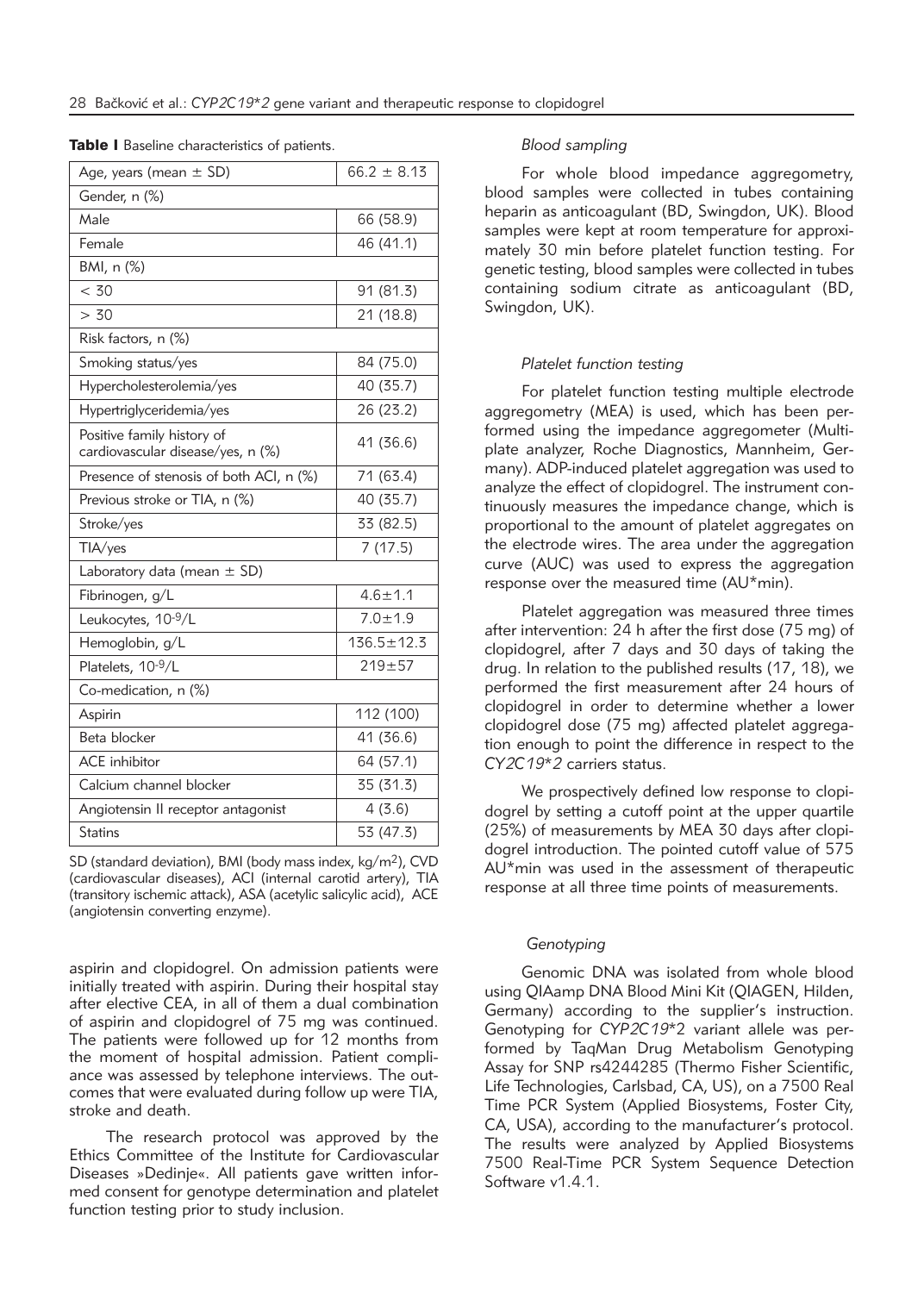# *Statistical methodology*

The normality of continuous variables was evaluated using the Kolmogorov-Smirnoff test. According to the Kolmodorov-Smirnoff test, all data showed normal distribution and continuous variables are presented as mean and standard deviation (SD). Categorical variables are presented as numbers or percentages and they were compared using Pearson chi-square test.

Testing of the difference in ADP values at three different moments and in two groups was performed using two way parametric ANOVA with the Bonferroni test for *post hoc* comparson. Finally, for estimating predictors of low responsiveness, the binary logistic regression model was used.

A P value < 0.05 was considered to indicate a significant difference. Statistical analyses in all applied methods were performed using SPSS version 20.0 (SPSS Inc., Chicago, Illinois).

# **Results**

Genotyping results showed that 82 (73.2%) patients were homozygous for wild type, 29 (25.9%) were heterozygous for the *CYP2C19\*2* variant allele and 1 (0.9%) was homozygous for *CYP2C19\*2.* Thus, the wild type genotype frequency was 73.2% vs. 26.8% for *CYP2C19*\*2 carriers *(Table II)*.

Mean and SD values of ADP-induced platelet aggregation across *CYP2C19* genotypes measured 24 h after the first dose of clopidogrel, after 7 and 30 days of taking the drug are presented in *Figure 1*. The values of platelet aggregation were statistically significantly different between the two genotype groups, P<0.01. As showed in the *Figure 1*, platelet aggrega-

Table II Prevalence of *CYP2C19* genotypes in study population.

| Genotype                   | $n (\%)$  |
|----------------------------|-----------|
| Wild type (CYP2C19*1/*1)   | 82 (73.2) |
| Heterozygous for CYP2C19*2 | 29 (25.9) |
| Homozygous for CYP2C19*2   | 1(0.9)    |

CYP (the hepatic cytochrome P 450)



Figure 1 ADP-induced platelet aggregation across CYP2C19 genotypes measured 24 h after the first clopidogrel dose, after 7 days and after 30 days of clopidogrel treatment.

The bottom of the box plots for ADP-induced platelet inhibition mark the  $25<sup>th</sup>$  percentile, the median lines mark the  $50<sup>th</sup>$  percentile, the top of the boxes mark the 75<sup>th</sup> percentile, the bottom and top of the vertical lines mark the 5<sup>th</sup> and 95<sup>th</sup> percentile.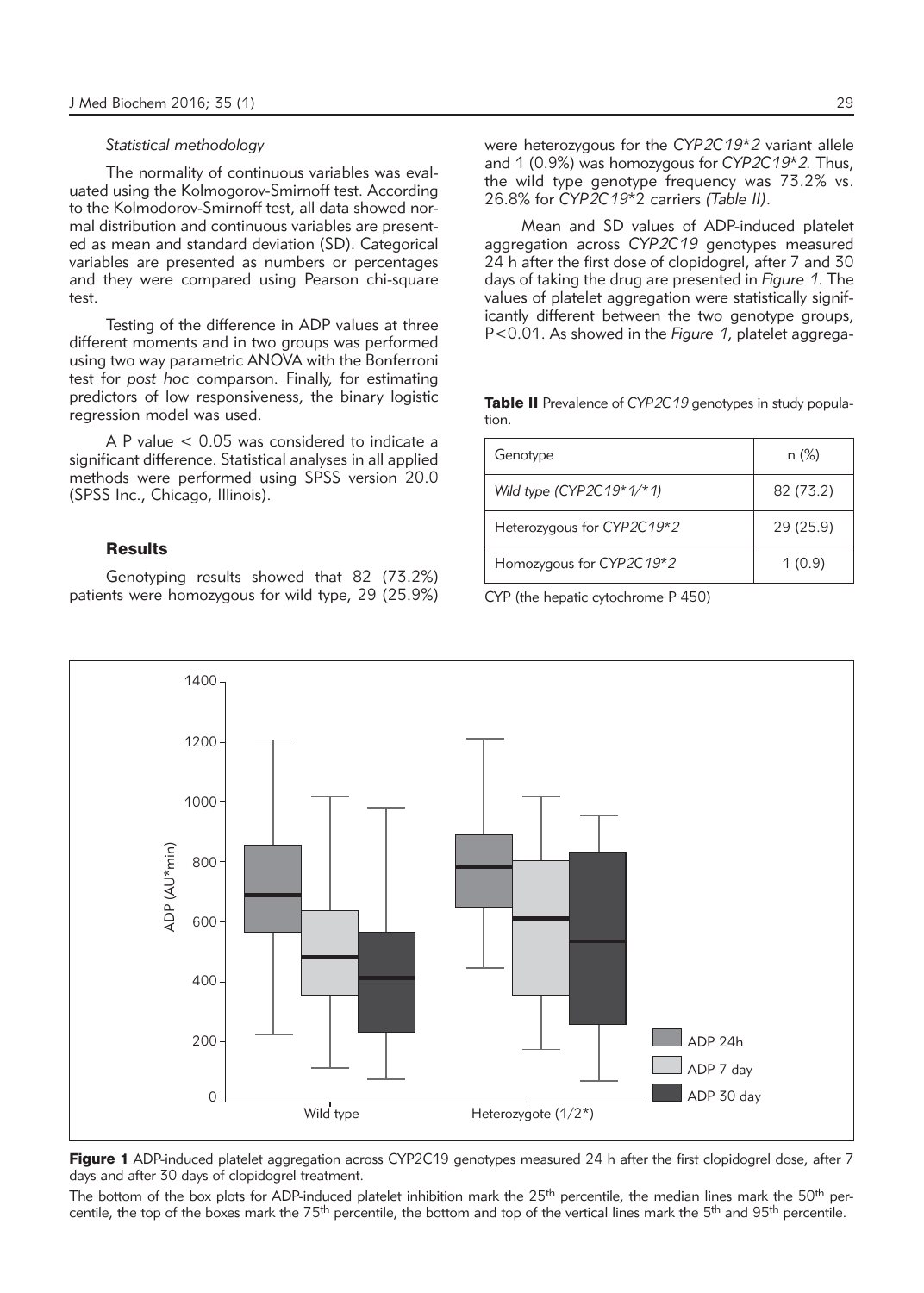# 30 Bačković et al.: *CYP2C19\*2* gene variant and therapeutic response to clopidogrel

|                            | ADP 24h, mean (SD)#    | ADP 7 day, mean (SD)#  | P value |
|----------------------------|------------------------|------------------------|---------|
| Wild type                  | 672.28 (189.71)        | 474.63 (191.30)        | < 0.001 |
| Heterozygous for CYP2C19*2 | 763.00 (165.08)        | 598.80 (232.18)        | 0.001   |
|                            | ADP 7 day, mean (SD)#  | ADP 30 day, mean (SD)# | P value |
| Wild type                  | 474.63 (191.30)        | 389.10 (183.47)        | < 0.001 |
| Heterozygous for CYP2C19*2 | 598.80 (232.18)        | 560.50 (257.06)        | 0.241   |
|                            | ADP 24h, mean $(SD)\#$ | ADP 30 day, mean (SD)# | P value |
| Wild type                  | 672.28 (189.71)        | 389.10 (183.47)        | < 0.001 |
| Heterozygous for CYP2C19*2 | 763.00 (165.08)        | 560.50 (257.06)        | < 0.001 |

#### Table III ADP-induced platelet aggregation values over time across CYP2C19 genotypes.

#Platelet aggregation was expressed as AU\*min

#### Table IV Correlation between genotype and phenotype.

| After 24 hours of taking the drug |           |                            | P value |  |  |
|-----------------------------------|-----------|----------------------------|---------|--|--|
|                                   | Wild type | Heterozygous for CYP2C19*2 | 0.036   |  |  |
| clopidogrel responder, n (%)      | 24 (29.3) | 3(10.0)                    |         |  |  |
| clopidogrel low-responder, n (%)  | 58 (70.7) | 27 (90.0)                  |         |  |  |
| After 7 days of taking the drug   |           |                            |         |  |  |
|                                   | Wild type | Heterozygous for CYP2C19*2 | 0.006   |  |  |
| clopidogrel responder, n (%)      | 61 (74.4) | 14 (46.7)                  |         |  |  |
| clopidogrel low-responder, n (%)  | 21 (25.6) | 16(53.3)                   |         |  |  |
| After 30 days of taking the drug  |           |                            |         |  |  |
|                                   | Wild type | Heterozygous for CYP2C19*2 | 0.001   |  |  |
| clopidogrel responder, n (%)      | 68 (82.9) | 16 (53.3)                  |         |  |  |
| clopidogrel low-responder, n (%)  | 14(17.1)  | 14 (46.7)                  |         |  |  |

tion was significantly higher in patients carrying the *CYP2C19\*2* allele than in the group of non-carriers in all three measurements; P<0.01.

Analysis of the numerical values of platelet aggregation also showed significant difference in relation to genotype. In the group with wild type, ADPinduced platelet aggregation showed a tendency of decline over time. In patients with the *CYP2C19\*2* allele, the decline of platelet aggregation was observed after 7 days of clopidogrel and remained largely unchanged at the last measurement performed after 30 days of clopidogrel intake *(Table III)*.

The correlation between *CYP2C19* genotype and therapeutic response to clopidogrel was showed in *Table IV*. The cutoff value for post-treatment measurements defining the upper quartile (25%) of patients was 575 AU\*min. According to this cutoff value, after 24 hours, in the group with the wild type 29.3% of patients were clopidogrel responders, compared to only 10% from the group with the *CYP2C19\*2* variant, P=0.036. In the wild type group, 74.4% were clopidogrel responders after 7 days of taking the drug; 82.9% after 30 days of clopidogrel introduction, respectively. In patients with the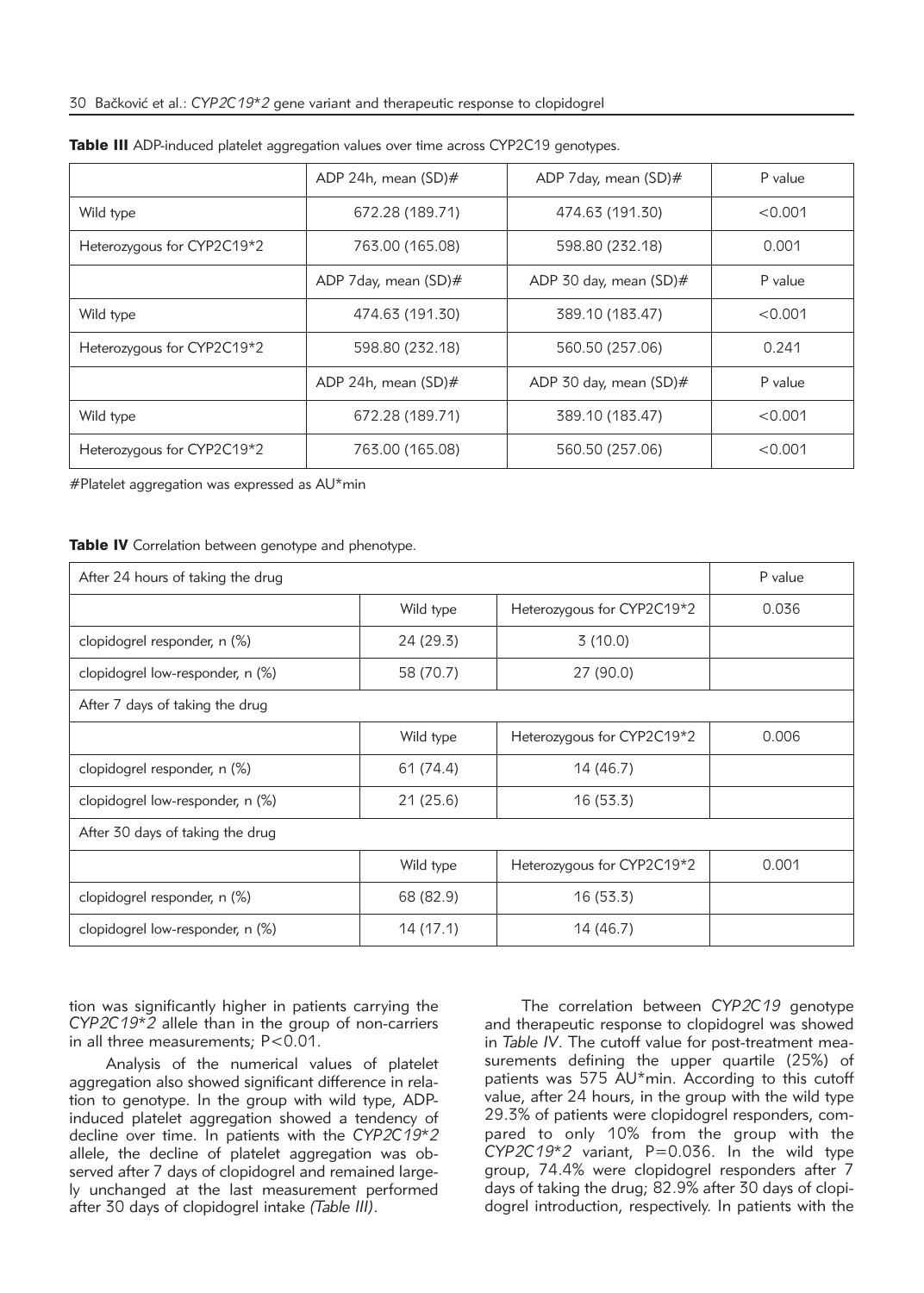*CYP2C19\*2* alleles the number of responders increased up to 46.7% after 7 days; 53.3% after 30 days of taking the drug, respectively. So, we notice a significant difference between the two genotype groups at the last two measurements of platelet reactivity, P=0.006, P=0.001 respectively.

The patient who was homozygous for *CYP2C19\*2* had no therapeutic response from the beginning of the treatment. The risk for being a lowresponder is higher for subjects heterozygous for the *CYP2C19\*2* allele vs. wild type (OR 4.250, 95% CI 1.695–10.658). In the logistic regression model, the CYP2C19\*2 variant allele was found to be an independent predictor of low responsiveness to clopidogrel, P<0.01.

In the follow up period, stroke occurred in 2 patients (1.8%). Both of them are carriers of the *CYP2C19\*2* allele. Due to the size of the group who developed stroke, we could not use any appropriate statistical method in order to test whether there is an influence of the *CYP2C19\*2* variant allele on the development of stroke.

# **Discussion**

To the best of our knowledge, this is the first study in which the laboratory response to clopidogrel was assessed to evaluate the relationship between the *CYP2C19\*2* loss-of-function allele and platelet aggregation in patients with carotid artery stenosis undergoing CEA, who received antiplatelet treatment with clopidogrel.

In our study group, 26.8% of patients are *CYP2C19\*2* carriers, which is in line with the previously published data where 27.1% of patients were carriers of at least one variant allele (6). We have to note that our data are the first results relating to the *CYP2C19\*2* variant allele frequency in a Serbian population. The results from our study demonstrated that patients carrying the *CYP2C19\*2* allele had significantly higher ADP-induced platelet aggregation compared to the non-carriers. This is in accordance with the results from previously published studies, which gave evidence of a relationship between *CYP2C19* variant alleles and reduced levels of the active clopidogrel metabolite in the plasma (7, 10) and reduced platelet inhibition (7, 9, 10, 12–14, 19–22) which cause poor or absence of responsiveness to clopidogrel and inadequate protection from ischemic events (7, 9, 10, 13, 14).

Analysis of the numerical values of platelet aggregation also showed significant difference in relation to genotype. Specifically, in the group with wild type ADP-induced platelet aggregation showed a tendency of decline over time, while in the group with the *CYP2C19\*2* variant allele the decline in value of platelet aggregation was observed 7 days after clopidogrel treatment and remained largely unchanged.

In our study population, one patient was homozygous for *CYP2C19\*2* and he had no therapeutic response from the beginning of clopidogrel treatment. Our results agree with data reported by others, where platelet aggregation values in *CYP2C19\*2/\*2* patients are significantly higher than in *CYP2C19 \*1/\*2* patients and the wild type genotype (13, 19).

In our study among patients carrying the *CYP2C19\*2* allele, 46.7% were clopidogrel lowresponders after 30 days of taking the drug. In contrast, only 27% of patients with the loss-of-function polymorphism were classified as clopidogrel lowresponders in the Pegasus-PCI study (16). Unlike the Pegasus-PCI study, our study included a smaller number of patients with different clinical presentation who were administered a lower dose of clopidogrel (75 mg). Also, a possible reason for the difference between Pegasus-PCI and our study arises from the fact that the interval between clopidogrel intake and blood sampling was different. Additionally, PCI leads to the release of multiple coagulation mediators, which additionally activate platelets (16).

Statistical analysis of our results showed that the risk for being a clopidogrel low-responder is 4.25-fold higher for patients heterozygous for the *CYP2C19\*2* allele compared to those homozygous for the wild type. Similar results were presented in previous published studies, too (19, 21, 23).

We have to note that there are contrasting conclusions in the literature about the predictive value of *CYP2C19\*2* variant allele as well as linking pharmacodynamic response to the drug and clinical outcomes. These uncertainties are likely due to the inaccuracies and lack of standardization of platelet functional tests that have been used to detect lowresponders to clopidogrel, as well as the absence of a universally accepted and validated cutoff value for platelet function (24). Also, it has been well documented that platelet reactivity is influenced by clinical presentation and that choice of the best cutoff value is disease specific. This approach would have allowed a more accurate identification of low-responders to clopidogrel and prediction of cardiovascular outcomes during treatment (15, 24).

Further, we should stress the possible effect of co-medications on clopidogrel response. The data concerning statin–clopidogrel interactions are inconsistent. *In vitro* studies have showed that the conversion of clopidogrel into the active metabolite is inhibited by atorvastatin, but *in vivo* studies in healthy volunteers could not confirm an interaction between lipophilic statins and clopidogrel, especially when evaluations were performed with patients receiving maintenance therapy or after they had been given a 600 mg loading dose of clopidogrel (26–28). More over, a recent study showed that the addition of highdose atorvastatin (80 mg) for 30 days significantly improved the pharmacodynamic effects of double-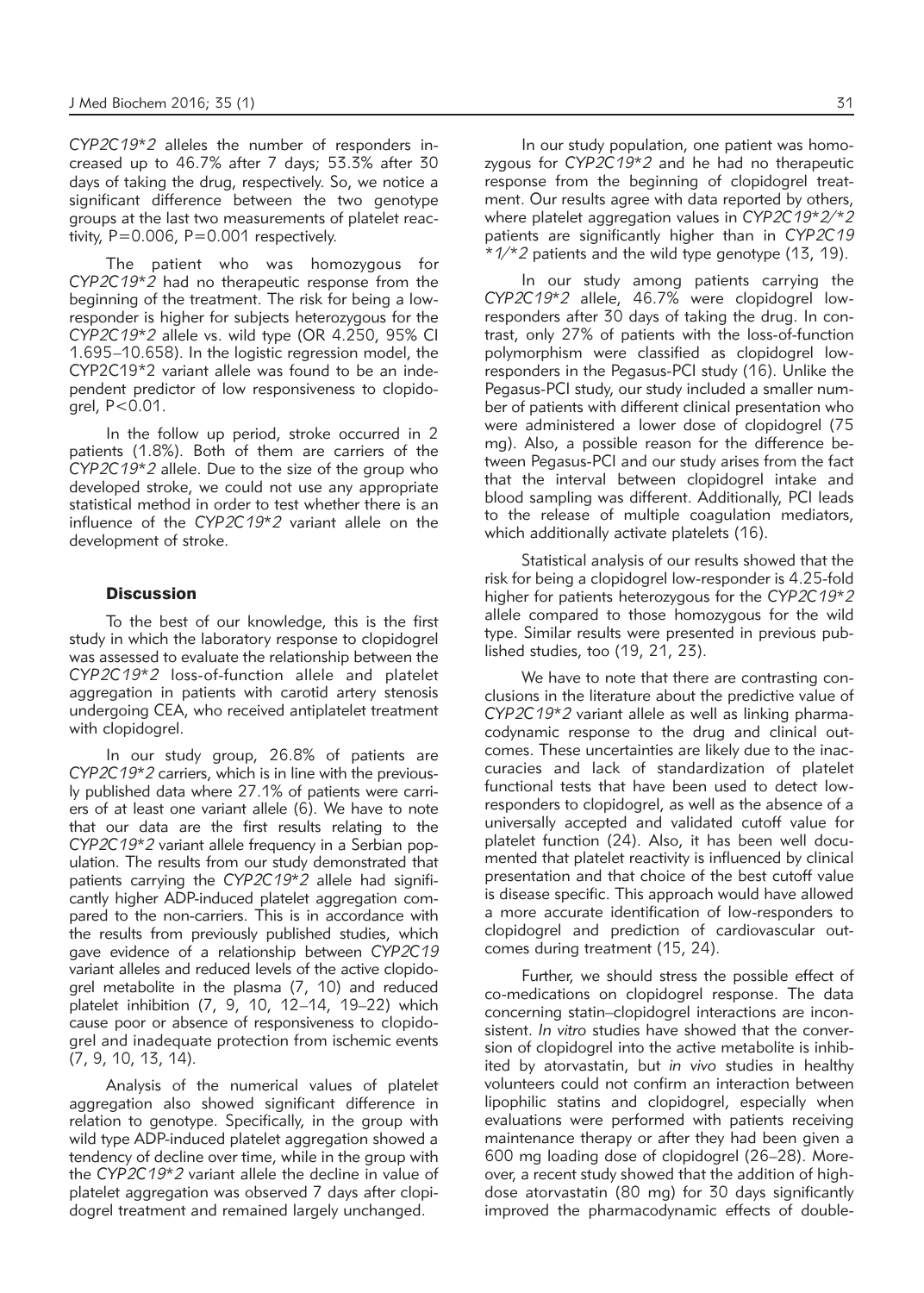dose clopidogrel, reducing platelet reactivity and improving optimal clopidogrel response in statin naïve patients with high-on treatment platelet reactivity on standard-dose clopidogrel (28). Some calcium channel blockers (CCBs) have strong inhibitory effects on the drug transporter p-glycoprotein (P-gp), which may cause de creased intestinal efflux of clopidogrel (29). Harmsze et al. evaluated the effect of co-administation of Pgp-inhibiting CCBs (verapamil, nifedipin, diltiazem, barnidipine) and non-Pgp-inhibiting CCBs (amlodipine) on clopidogrel platelet reactivity in patients on dual antiplatelet therapy undergoing PCI. According to the results, only amplodipine was associated with a high risk of clopidogrel poor response (30).

Among the limitations of our study that should be discussed is the fact that this is an observational single-center study that involved a relatively small number of patients and as such it should be considered as a pilot study. Also, in order to obtain clear results about the influence of *CYP2C19\*2* loss-offunction genotype on clopidogrel responsiveness, we

# **References**

- 1. Spiliopoulos S, Pastromas G, Katsanos K, Kitrou P, Kar na batidis D, Siablis D. Platelet responsiveness to clopidogrel treatment after peripheral endovascular procedures; The PRECLOP study: Clinical impact and optimal cut off value of on-treatment high platelet reactivity. J Am Coll Cardiol 2013; 61: 2428–34.
- 2. Yin T, Miyata T. Pharmacogenomics of clopidogrel: Evi dence and perspective. Thromb Res 2011; 128: 307–16.
- 3. Paciaroni M, Bogousslavsky J. Antithrombotic therapy in carotid artery stenosis: an update. Eur Neurol 2015; 73: 51–6.
- 4. Würtz M, Lordkipanidzé M, Grove EL. Pharmacogenomics in cardiovascular disease: focus on aspirin and ADP receptor antagonist. J Thromb Haemost 2013; 11: 1627–39.
- 5. Ahmad T, Voora D, Becker RC. The pharmacogenetics of antiplatelet agents: towards personalized therapy? Nat Rev Cardiol 2011; 8: 560–71.
- 6. Trenk D, Hochholzer W. Genetics of platelet inhibitor treatment. Br J Clin Pharmacol 2014; 77: 642–53.
- 7. Mega JL, Close SL, Wiviott SD, Shen L, Hockett RD, Brandt JT, et al. Cytochrome P-450 polymorphisms and response to clopidogrel. N Engl J Med 2009; 360: 354–62.
- 8. Stimpfle F, Karathanos A, Droppa M, Metzger J, Rath D, Müller K, et al. Impact of point-of-care testing for CYP2C19 on platelet inhibition in patients with acute coronary syndrome and early dual antiplatelet therapy in the emergency setting. Thromb Res 2014; 134: 105–10.
- 9. Simon T, Verstuyft C, Mary-Krause M, Quteineh L, Drouet E, Méneveau N, et al., for the French Registry of

did not include the patients with diabetes mellitus. In addition, we assessed only the impact of one allelic variant of the CYP2C19 isoenzyme on clopidogrel responsiveness.

#### **Conclusion**

The results from our study showed that the *CYP2C19\*2* loss-of-function variant allele has significant influence on clopidogrel response in patients with carotid artery stenosis undergoing endarterectomy.

*Acknowledgments*: The Ministry of Education, Science and Technological Development of the Republic of Serbia supported this study on the basis of contracts No 173008 and No 175036.

# Conflict of interest statement

The authors stated that they have no conflicts of interest regarding the publication of this article.

Acute ST-Elevation and Non-ST-Elevation Myocardial Infarction (FAST-MI) Investigators. Genetic Determinants of response to clopidogrel and cardiovascular events. N Engl J Med 2009; 360: 363–75.

- 10. Varenhorst C, James S, Erlinge D, Brandt JT, Braun OÖ, Man M, et al. Genetic variation of CYP2C19 affects both pharmacokinetic and pharmacodynamic responses to clopidogrel but not prasugrel in aspirin-treated patients with coronary artery disease. Eur Heart J 2009; 30: 1744–52.
- 11. Erlinge D, James S, Duvvuru S, Jakubowski JA, Wagner H, Varenhorst C, et al. Clopidogrel metaboliser status based on point-of-care CYP2C19 genetic testing in patients with coronary artery disease. Thromb Haemost 2014; 111: 943–50.
- 12. Campo G, Parrinello G, Ferraresi P, Lunghi B, Tebaldi M, Miccoli M, et al. Prospective evaluation of on-clopidogrel platelet reactivity over time in patients treated with percutaneous coronary intervention. J Am Coll Cardiol 2011; 57: 2474–83.
- 13. Shuldiner AR, O'Connell JR, Bliden KP, Gandhi A, Ryan K, Horenstein RB, et al. Association of Cytochrome P450 2C19 genotype with the antiplatelet effect and clinical efficacy of clopidogrel therapy. JAMA 2009; 302: 849–58.
- 14. Trenk D, Hochholzer W, Fromm MF, Chialda LE, Pahl A, Valina CM, et al. Cytochrome P450 2C19 681G>A polymorphism and high on-clopidogrel platelet reactivity associated with 1-year clinical outcome of elective percutaneous coronary intervention with drug-eluting or baremetal stents. J Am Coll Cardiol 2008; 51: 1925–34.